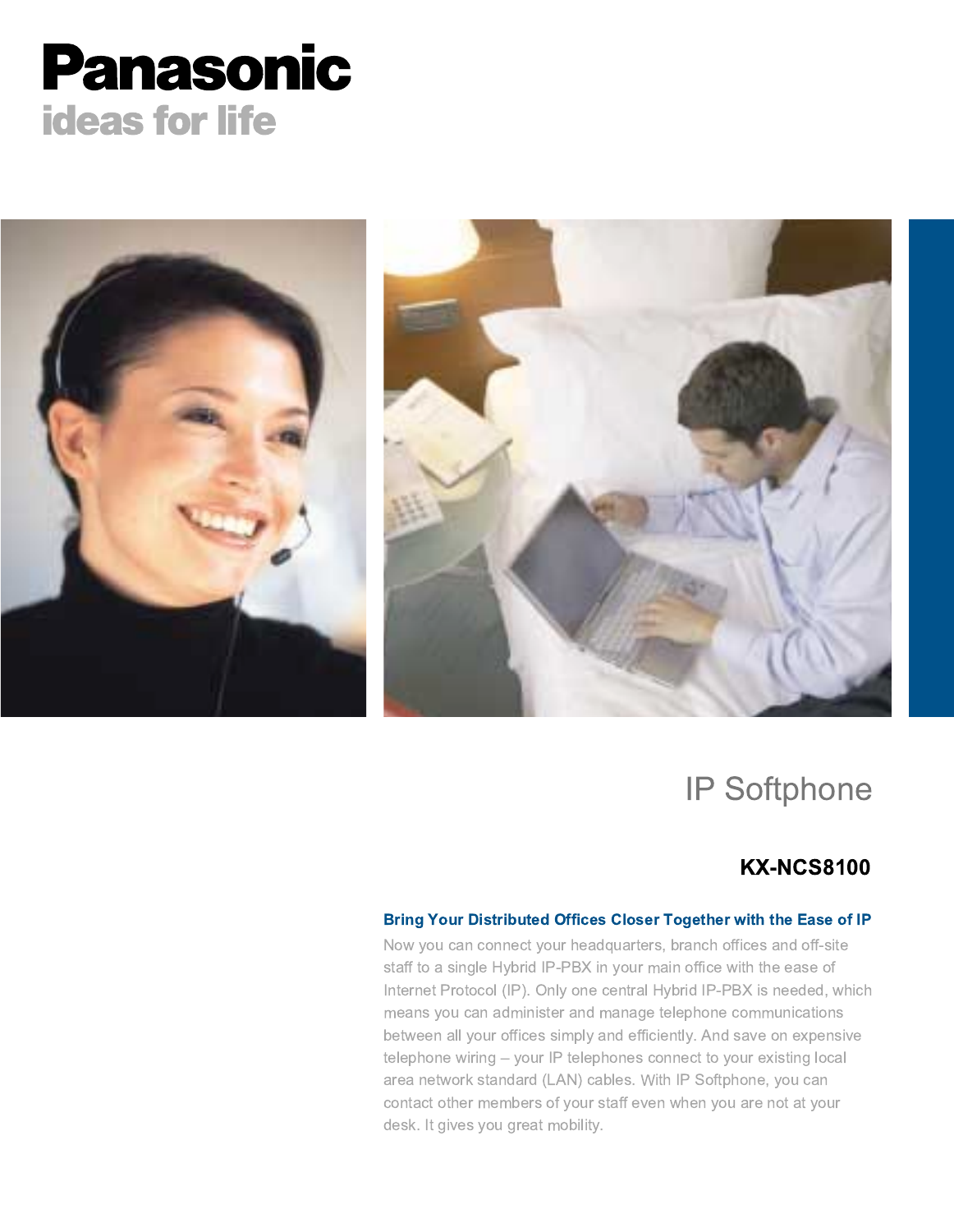# IP Softphone - KX-NCS8100 (IP Proprietary Telephone in PC)



## **IP Softphone: Versatile and Efficient**

### **Mobility**

Enjoy smooth communications through your PC with virtually the same level of functions that you would have if you had brought your office phone with you.

### Low Cost

There's no need for an off-site PBX or traditional telephone wiring.

### Transparent Integration

You can administer and operate IP telephones just like other extension telephones.

### **Flexibility**

IP technology lets you send data and voice over the same line.

### User-friendly Display



The display gives visual feedback that makes it easier to handle calls and perform other tasks. Use the display to view various kinds of information or to access the features of your Hybrid IP-PBX.

### Programmable Keys with Red/Green LED



Extension users can customise their telephones to provide quick access to outside lines, other extensions, or commonly used PBX features,such as Call Forward(FWD), Do Not Disturb(DND), and Conference. Each lamp has a dual-colour LED that shows the line status, extension status, and other related information.

### Message/Ringer Lamp (Dual Colour)



Time-Saving, Easy-to-Use Navigator Key

Programmable Keys with Red/Green LED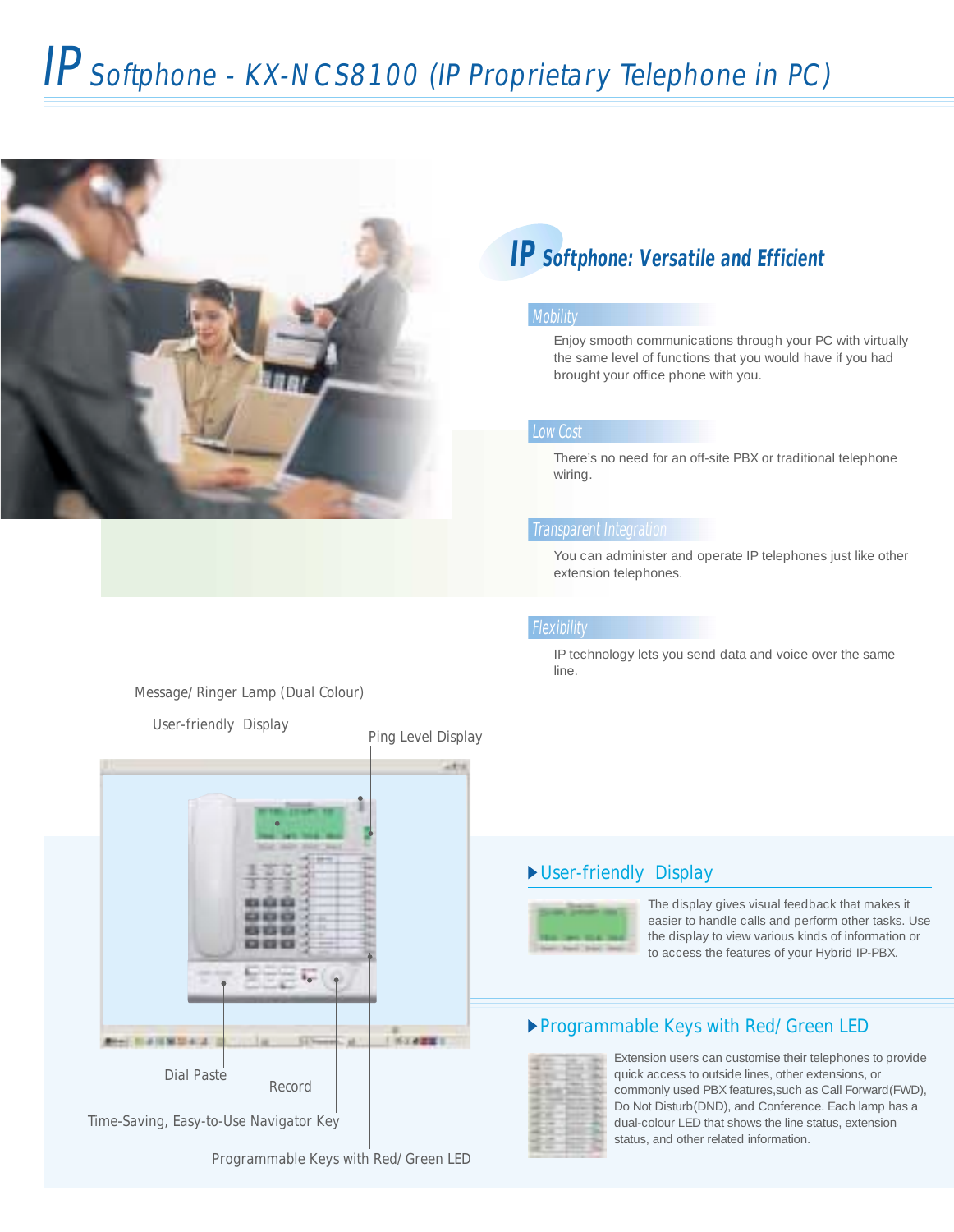- **Allows your employees** to access the full functionality of your office telephone extention anywhere, anytime
- Staff can work remotely, efficiently & transparently
- **Your business can also** benefit from greater organisational flexibilty



For example, communicate with colleagues around the world with low cost and high efficiency.





**Home Office Allen IP Network** 

## home offices

For example, gain the same kind of benefits as if you had your own call centre right in your office at home.

### Message/Ringer Lamp (Dual Colour)



The Message/Ringer Lamp illuminates green to indicate when a call comes in and lights up as red to indicate when a message has been received.

### Time-Saving, Easy-to-Use Navigator Key



The intuitive Navigator Key helps extension users quickly select and control various features, including commonly used settings like ringer and speaker volume.

### ▶ Ping Level Display



Displays the IP Network Status between the IP Softphone and the PBX to provide visual indication to user.

### Record



Record conversations directly onto your PC (including networked PC's), reducing the need for a separate voice mail. The sound file can be emailed to colleagues that were

not present during the conversation. This function can also be applied to call centres where recording for security and training purposes are essential.

### Dial Paste



**Headquarters**

0A<sub>C</sub>

Simply copy telephone numbers from Microsoft Outlook, Excel, or other applications, and paste them into IP Softphone for quick and easy dialling.